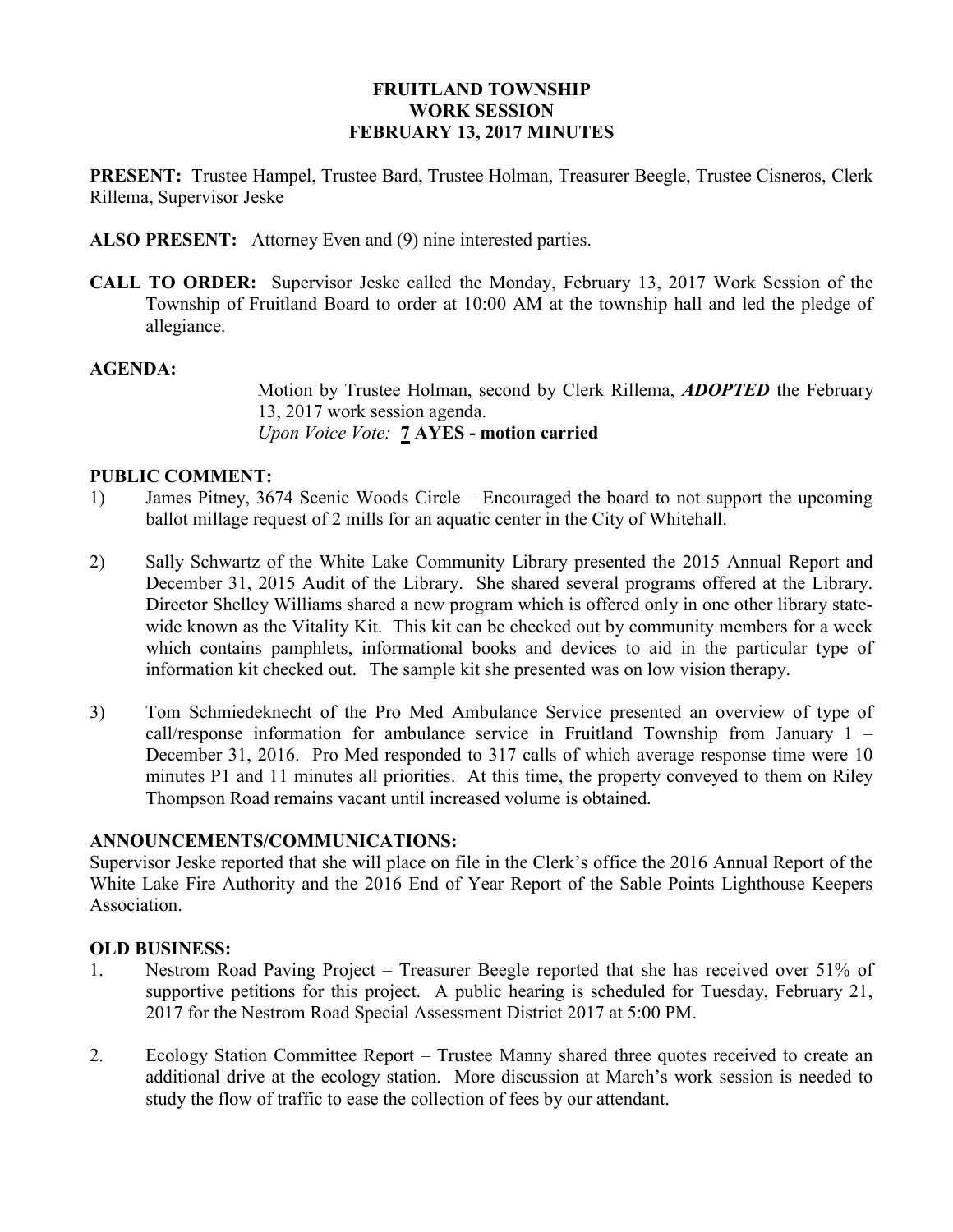## FRUITLAND TOWNSHIP FEBRUARY 13, 2017 WORK SESSION MINUTES

- 3. Wastewater Users Committee & Water Policy Committee Appointments Supervisor Jeske asked to appoint herself as the representative on both the Wastewater Users Committee and Northside Water Policy Committee. A motion will be prepared for the Tuesday Regular meeting.
- 4. Greater Muskegon Recreation Partnership Township appointment representative Jan Deur shared the draft articles of incorporation and bylaws of the Recreation Authority. The board and Attorney Even discussed the requested changes/amendments of both documents and tasked Mr. Deur to summarize our changes and send to Connie Maxim-Sparrow for comment.

## NEW BUSINESS:

1. White Lake Community Center/Whitehall School Board Community Pool Millage –

Motion by Trustee Bard, second by Trustee Holman, **ADOPTED**, to not send a Resolution of support for the upcoming community pool millage as requested by the White Lake Community Center Committee. Upon Voice Vote: 7 AYES – motion carried

- 2. Zoning Board of Appeals Alternate Supervisor Jeske received interest from David Stevens to serve as an alternate on the Zoning Board of Appeals. A motion will be prepared for the Tuesday regular meeting to appoint him.
- 3. Board of Review Vacancy Supervisor Jeske received interest from Stan Burnell to serve on the Board of Review. A motion will be prepared for the Tuesday regular meeting to appoint him.
- 4. Draft Fiscal Year 2017-18 Budget Discussion Parks & Recreations Commissioner's Williamson & Knopf presented their budget proposal. Included in their budget is a request to develop a Disc Golf Course at Nestrom Park on the southern property. Estimated costs for the township is \$9,549.00 for this project. Other appropriations included pavilion improvements at Nestrom Park. Many of the trustees expressed their concern about the lack of updating playground equipment and longevity of the tennis courts. Due to the fact that the budget was not shared with the Board of Trustees until this morning, more discussion of it will take place at the March work session. Supervisor Jeske presented the 2017-18 budget for Fund 101 and additional funds. She highlighted a couple areas of appropriation expenses budgeted for township grounds landscaping and township hall painting of interior hallway. She contacted Sheriff Poulin about the PINS program and if any increases were expected. Supervisor Jeske has also included a 1.5% wage increase for elected officials and staff. Additional Fund 120 (Public Roads) has appropriations for Chip Sealing and Nestrom Road Special Assessment District 2017. Fund 145 (Equipment Replacement) has appropriations for two computer replacements, copier and election equipment purchase. Fund 470 (Building Site) has funds deposited for future building repairs in the amount of \$10,000.00. The board okayed holding a public hearing for the proposed 2017-18 fiscal year budget on March 20, 2017 at 5:00 PM and a special budget adoption meeting on Friday, March 31, 2017 at 10:00 AM.
- 5. WRLS Concert/Fetch Brewing Company Event –

Motion by Trustee Bard, second by Trustee Holman, **ADOPTED**, to approve the request of WRLS Curator Varnum to conduct a concert/Fetch Brewing Company event at the WRLS on August 3, 2017 and use the township hall as a backup for other concert dates for 2017.